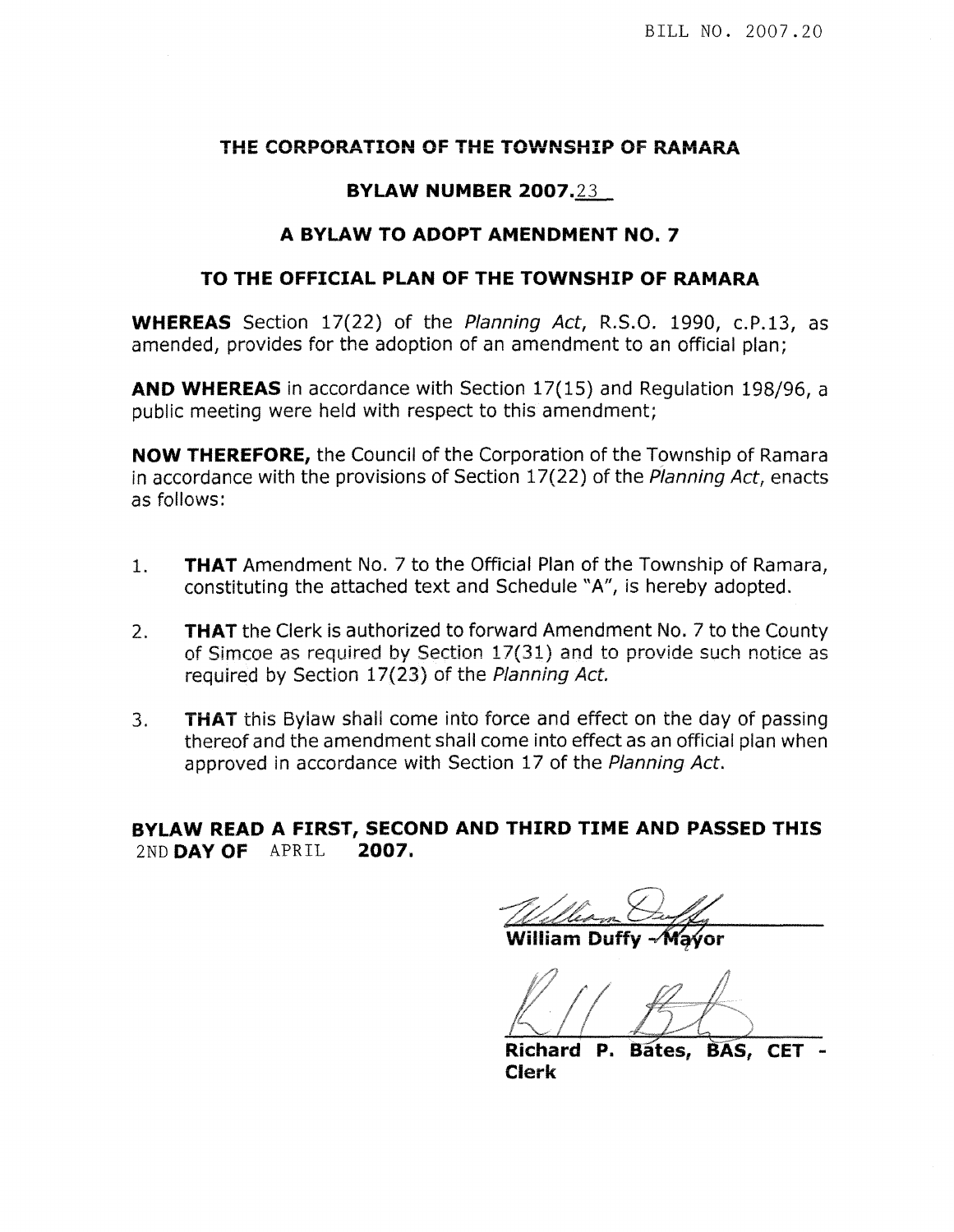## **Amendment No.7 to the Official Plan of the Township of Ramara**

## **PART A - THE PREAMBLE**

### **1. Purpose of the Amendment**

The purpose of Official Plan Amendment No. 7 is to change the land use designation shown on Schedule *"A"* from "Agriculture" to "Rural" to permit the use of the two properties for marine sales and service with Special Policies.

#### 2. **Location**

This Amendment is specific to the lands located in Part of Lot 16, Concession 9 (Mara) known as 4066 Highway 12 and 4076 Highway 12. The subject lands are located on the south side of Highway 12, as shown on Schedule "A".

#### **3. Basis**

The Official Plan of the Township of Ramara currently designates the subject lands as "Agriculture". The applicant made an application to amend the Official Plan to permit the use solely for marine sales and service. There is a companion amendment application to amend Ramara Zoning Bylaw 2005.85.

In the review of the application and in consideration of issues raised, it is concluded that in this matter the appropriate designation of the subject lands is "Rural" with Special Polices.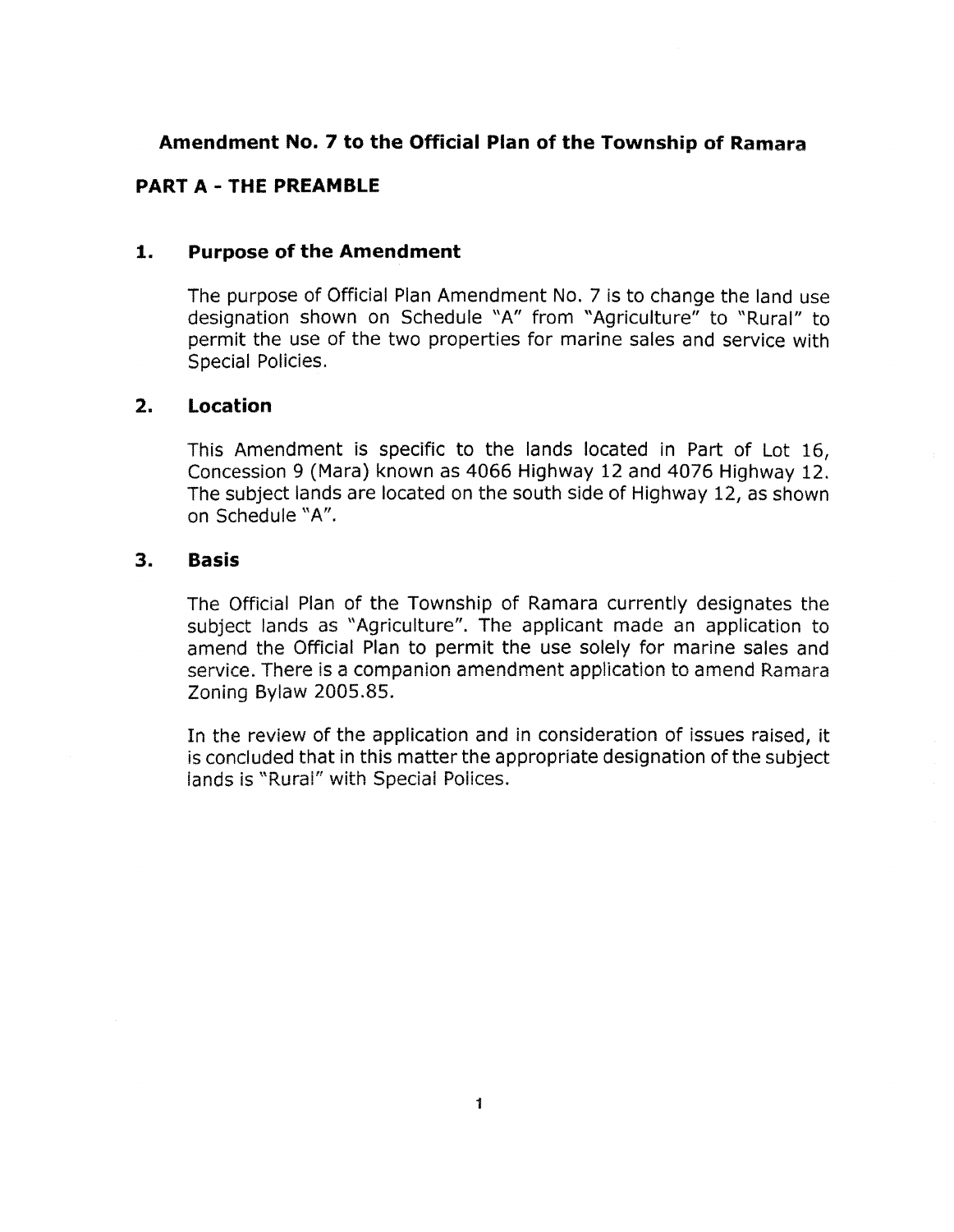## **PART B -THE AMENDMENT**

All of the Amendment entitled PART B - THE AMENDMENT consisting of the text and schedule constitutes Amendment No. 7 to the Official Plan of the Township of Ramara.

- 1. Schedule "A" entitled "Land Use Plan" of the Official Plan of the Township of Ramara is hereby amended by predesignating certain lands in Part of Lot 16, Concession 9 (Mara) in the Township of Ramara from "Agriculture" to "Rural", as shown on Schedule "A", attached hereto.
- 2. Section 9.5 RURAL of the Official Plan of the Township of Ramara is hereby amended by adding the following Special Policy 9.4.10.2:

## **"9.4.10.2 Total Marine Inc. 4066 Highway 12 and 4076 Highway 12**

Notwithstanding Section 9.4.2, the permitted use of the lands is limited to a small-scale commercial establishment that services, repairs and sells marine equipment and accessories, including ancillary recreational vehicle service and repair.

A site plan application shall be submitted to the Township of Ramara in accordance with the provisions of Section 41 of the Planning Act, as amended to regularize the development of the properties, and to provide for landscaping and buffering."

- 3. Amendment No.7 shall be implemented by means of a zoning bylaw amendment enacted pursuant to the provisions of Section 34 of the Planning Act.
- 4. The provisions of the Official Plan of the Township of Ramara, as amended, shall apply in regard to the interpretation of this Amendment.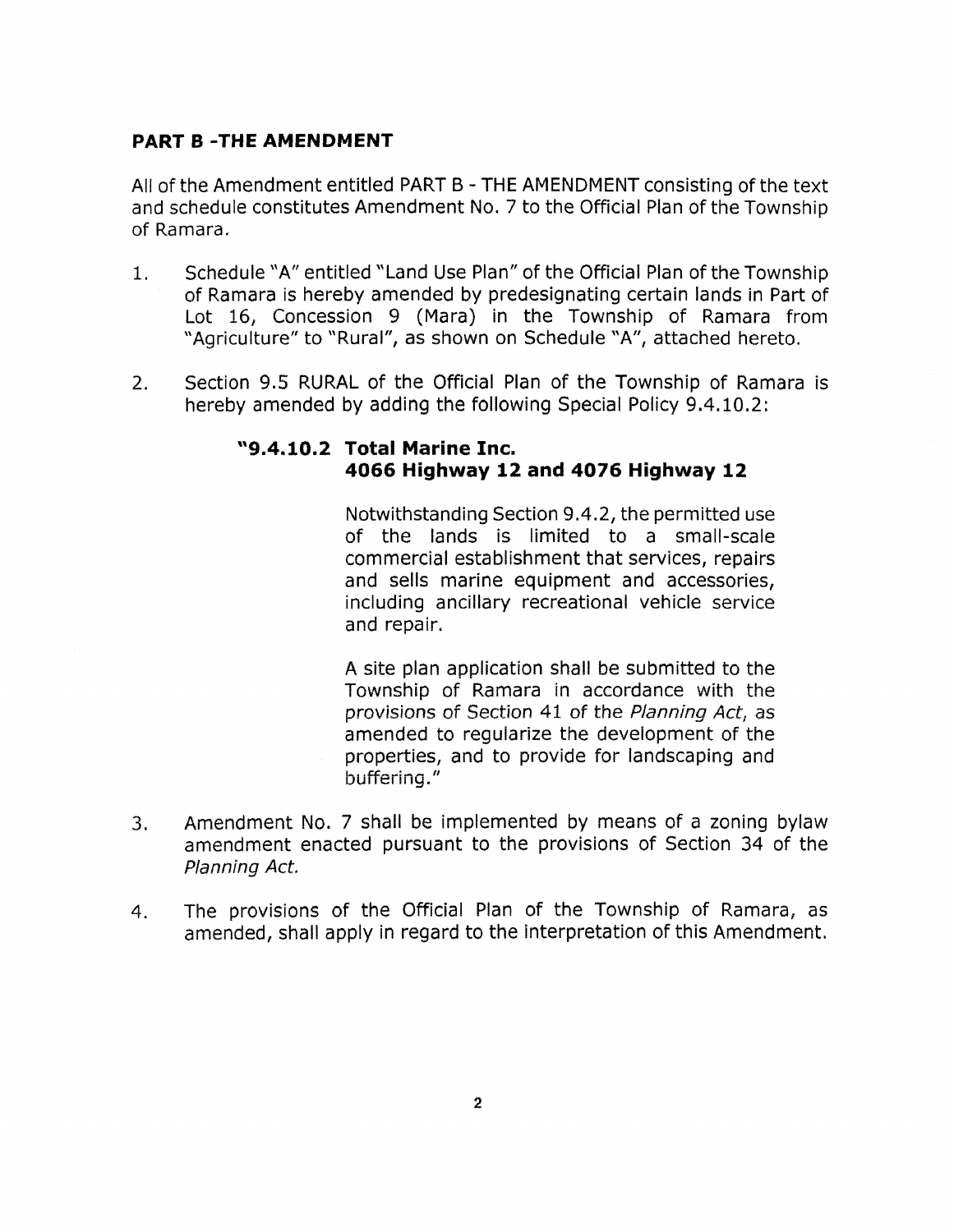# **PART C . THE APPENDIX**

The following appendices do not constitute part of Amendment No.7, but are included as information supporting the Amendment.

- 1. Minutes of the Public Meeting held on January 29, 2007.
- 2. Memoranda from the Township Planning Consultant to the Township of Ramara dated January 29,2007 and March 19, 2007.